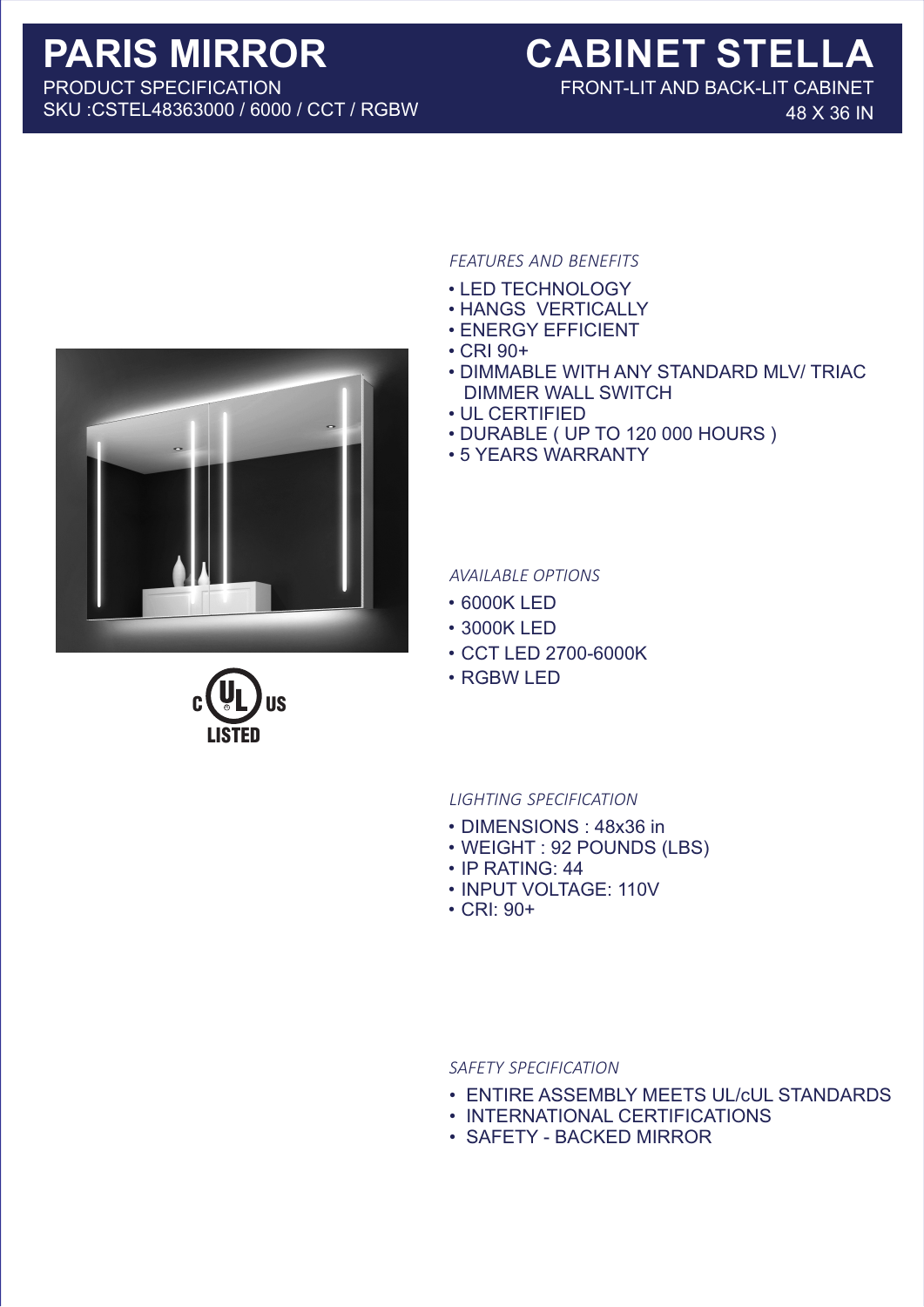FRONT-LIT AND BACK-LIT CABINET

48 X 36 IN

# *MODELS :*

| <b>Base model</b>    | Kelvin temperature | <b>Dimensions</b>                                           | Lumens | Power requirements |
|----------------------|--------------------|-------------------------------------------------------------|--------|--------------------|
| <b>CSTEL48363000</b> | 3000K              | 48"W x 36"H x 5.8"D<br>$(1219mm \times 914mm \times 147mm)$ | 12400  | 110 VAC, 106W      |
| <b>CSTEL48366000</b> | 6000K              | 48"W x 36"H x 5.8"D<br>$(1219mm \times 914mm \times 147mm)$ | 12760  | 110 VAC, 106W      |
| CSTEL4836CCT         | <b>CCT</b>         | 48"W x 36"H x 5.8"D<br>$(1219mm \times 914mm \times 147mm)$ |        | <b>110 VAC</b>     |
| <b>CSTEL4836RGBW</b> | <b>RGBW</b>        | 48"W x 36"H x 5.8"D<br>$(1219mm \times 914mm \times 147mm)$ |        | <b>110 VAC</b>     |



TOP VIEW



# *INSTALLATION & AFTER CARE INSTRUCTIONS*:

- 110V HARD WIRED ELECTRICAL CONNECTION
- Z BAR INCLUDED
- MIRROR SHOULD BE CONTROLED BY AN ON/OFF WALL SWITCH
- INSTALLATION WIRING MAY BE DIFFERENT WITH MIRRORS EQUIPPED WITH ADDITIONAL OPTIONS.